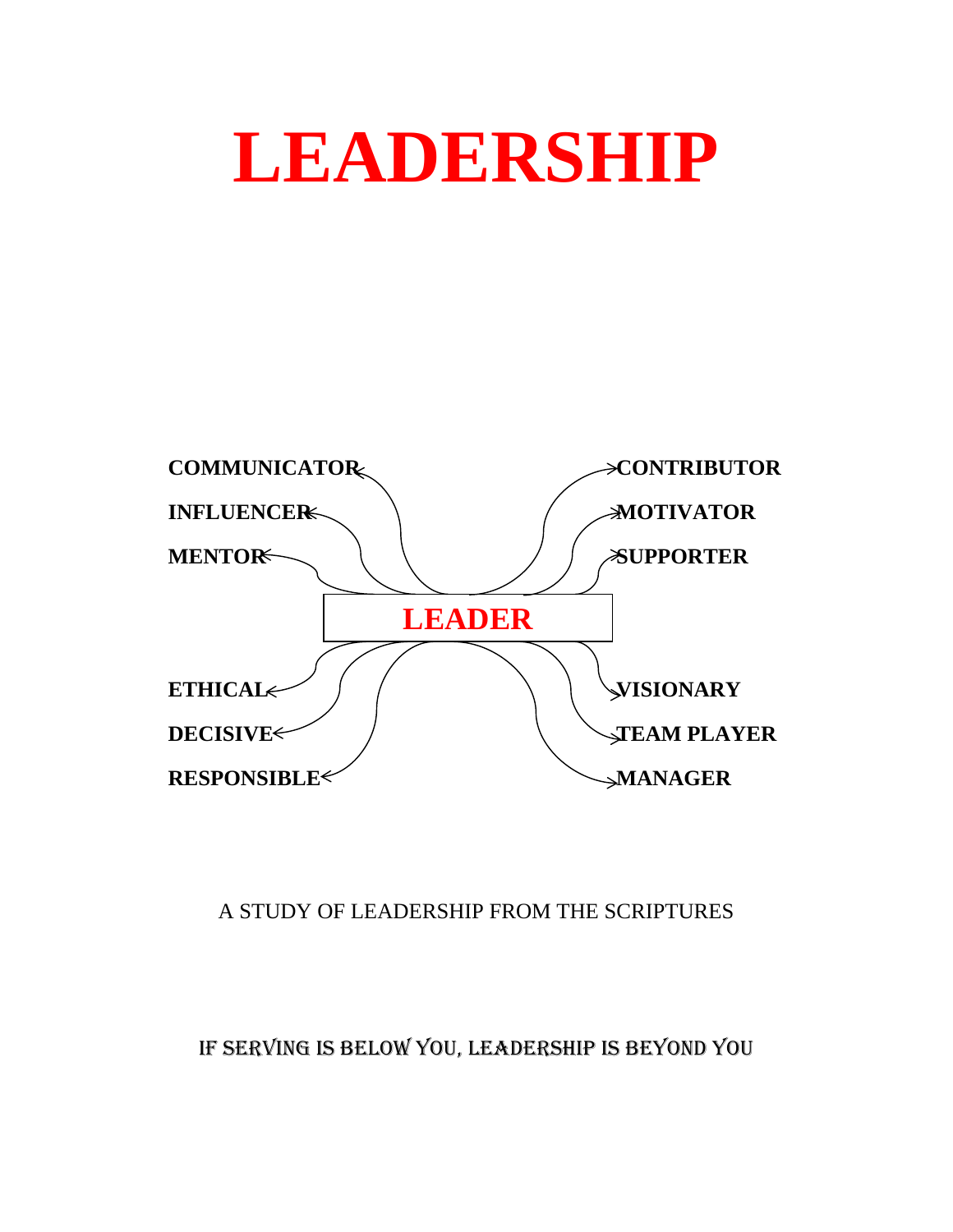Resources used

Gary Henry http:www.wordpoinst.com

> Mark Copeland Executable Outlines

Mark Pape Spiritual Leadership

Special thanks to these men for their diligent work for the Lord and the influence their wealth of material has had on many.



**Leadership is not about being in charge.**

**Leadership is about taking care of those in your charge.**

 **Simon Sinek**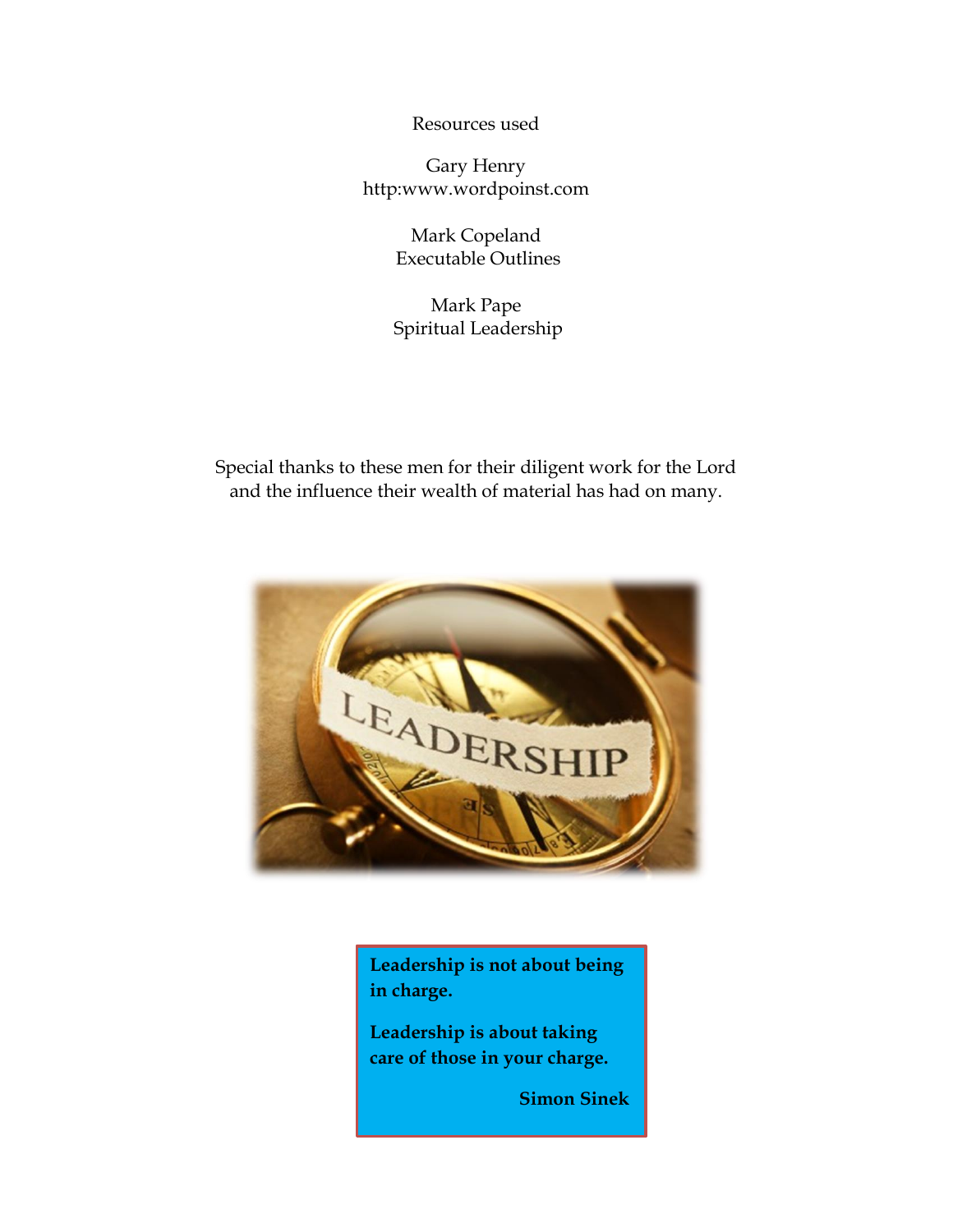# **LEADERSHIP**

| Lesson         |                                   |
|----------------|-----------------------------------|
| $\mathbf{1}$   | The Nature of Leadership          |
| $\overline{2}$ | Leadership Crisis                 |
| 3              | The Measure of a Strong Christian |
| $\overline{4}$ | Proper Attitude                   |
| 5              | The Need for Vision               |
| 6              | Defining Leadership               |
| 7              | Leadership in the Local Church    |
| 8              | <b>What God Expects</b>           |
| 9              | <b>Take Heed</b>                  |
| 10             | Leadership & Evangelist           |
| 11             | <b>Communication Problems</b>     |
| 12             | Elder Terminology                 |
| 13             | What is So Tough?                 |
| 14             | Why Serve as a Leader?            |
| 15             | Jesus, the Leader                 |
| 16             | Nehemiah, the Leader              |
| 17             | <b>Becoming Approachable</b>      |
| 18             | Know the Truth                    |
| 19             | Self-Disciple                     |
| 20             | Time Management                   |
| 21             | Delegate                          |
|                |                                   |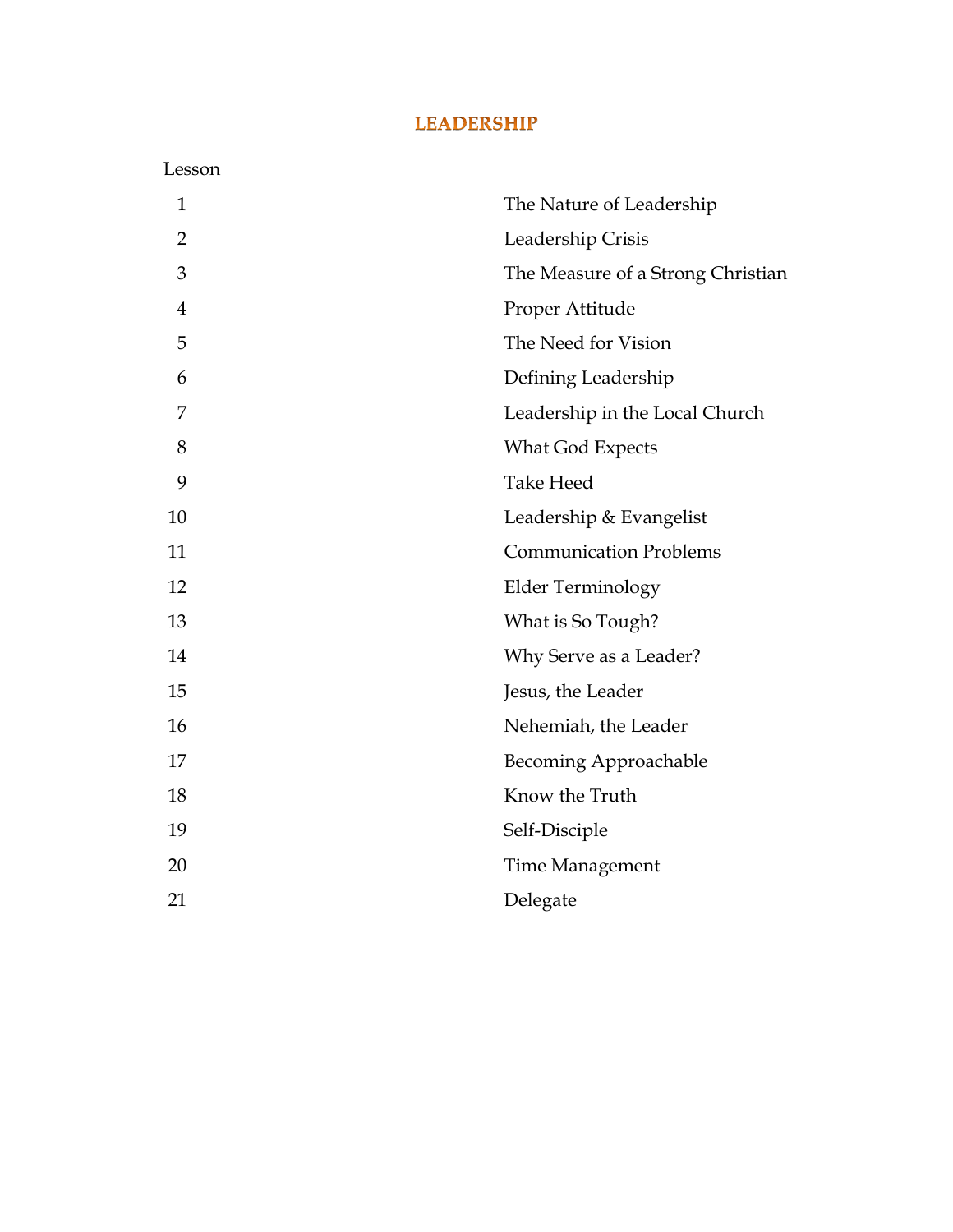# The Nature of Leadership **Lesson 1**

Think of some great leaders – why were they great? The greatest leader is Jesus; that is why we will spend time studying His role as a leader. We will examine the nature of leadership in general terms and principles.

**A nature of leadership demands the following.**

## **A. Honesty and Integrity**

No one respects a liar or cheat. Be consistently fair and equitable in all circumstances. Admit when you are wrong.

 **Biblical Principle:** *But above all, my brethren, do not swear, either by heaven or by earth or with any other oath But let your "Yes" be "Yes," and your "No," "No," lest you fall into judgment,* James 5:12.

## **B. Committed to the Cause**

Halfhearted leadership is worse than no leadership. Do the very best you know how, the very best you can and keep doing it until the end.

 **Biblical Principle:** *Be faithful until death, and I will give you the crown of life,* Revelation 2:10

# **C. Unwavering**

When a person is right, according to God's word, stand with him. When a person is wrong, according to God's word, part with him or teach him the truth.

 **Biblical Principle:** *But even if you should suffer for what is right, you are blessed. "Do not fear their threats; do not be frightened." But in your hearts revere Christ as Lord. Always be prepared to give an answer to everyone who asks you to give the reason for the hope that you have. But do this with gentleness and respect, keeping a clear conscience, so that those who speak maliciously against your good behavior in Christ may be ashamed of their slander. For it is better, if it is God's will, to suffer for doing good than for doing evil,* I Peter 3: 14 – 17.

## **D. Flexible**

Be flexible to the wants, needs, and opinions of those he leads.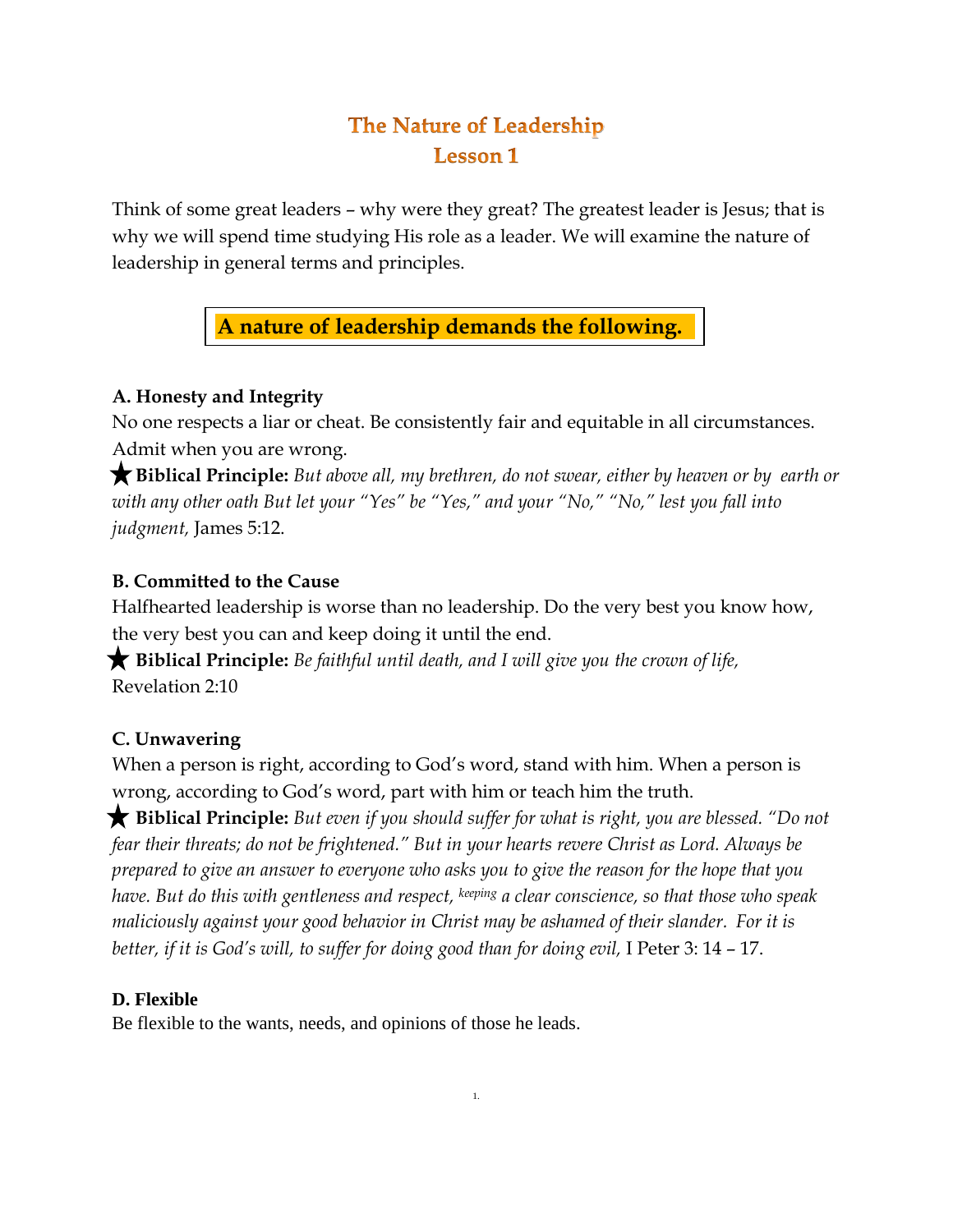Biblical Principal: *Though I am free and belong to no one, I have made myself a slave to everyone, to win as many as possible. To the Jews I became like a Jew, to win the Jews. To those under the law I became like one under the law (though I myself am not under the law), so as to win those under the law. To those not having the law I became like one not having the law (though I am not free from God's law but am under Christ's law), so as to win those not having the law. To the weak I became weak, to win the weak. I have become all things to all people so that by all possible means I might save some,* I Corinthians 9: 19-22.

#### **E. Courageous through Unjust Criticism**

The truth is generally the best vindication against slander.

 **Biblical Principle:** *This, then, is how you ought to regard us: as servants of Christ and as those entrusted with the mysteries God has revealed. Now it is required that those who have been given a trust must prove faithful. I care very little if I am judged by you or by any human court; indeed, I do not even judge myself. My conscience is clear, but that does not make me innocent. It is the Lord who judges me. Therefore, judge nothing before the appointed time; wait until the Lord comes. He will bring to light what is hidden in darkness and will expose the motives of the heart. At that time each will receive their praise from God,* I Corinthians 4: 1-5.

#### **F. Visionary**

A leader is to advance the cause of the organization and help those who serve it. Set clearly defined goals and adjust the organization's course as needed.

 **Biblical Principle:** *Do not those who plot evil go astray?*

*But those who plan what is good find love and faithfulness. All hard work brings a profit, but mere talk leads only to poverty,* Proverbs 14: 22 – 23.

#### **G. Compassionate**

If a leader does not care about others, he will not receive care and respect from others. A respected leader must have and demonstrate compassion. Make an investment in understanding human nature. One can change human action but rarely human nature.

 **Biblical Principle:** *When he saw the crowds, he had compassion on them, because they were harassed and helpless, like sheep without a shepherd. Then he said to his disciples, "The harvest is plentiful but the workers are few,* Matthew 9: 36-37.

#### **H. Not Vengeful**

Be the very embodiment of good temper and affability.

 **Biblical Principle:** *Do not take revenge, my dear friends, but leave room for God's wrath, for it is written: "It is mine to avenge; I will repay," says the Lord,* Romans 12:19.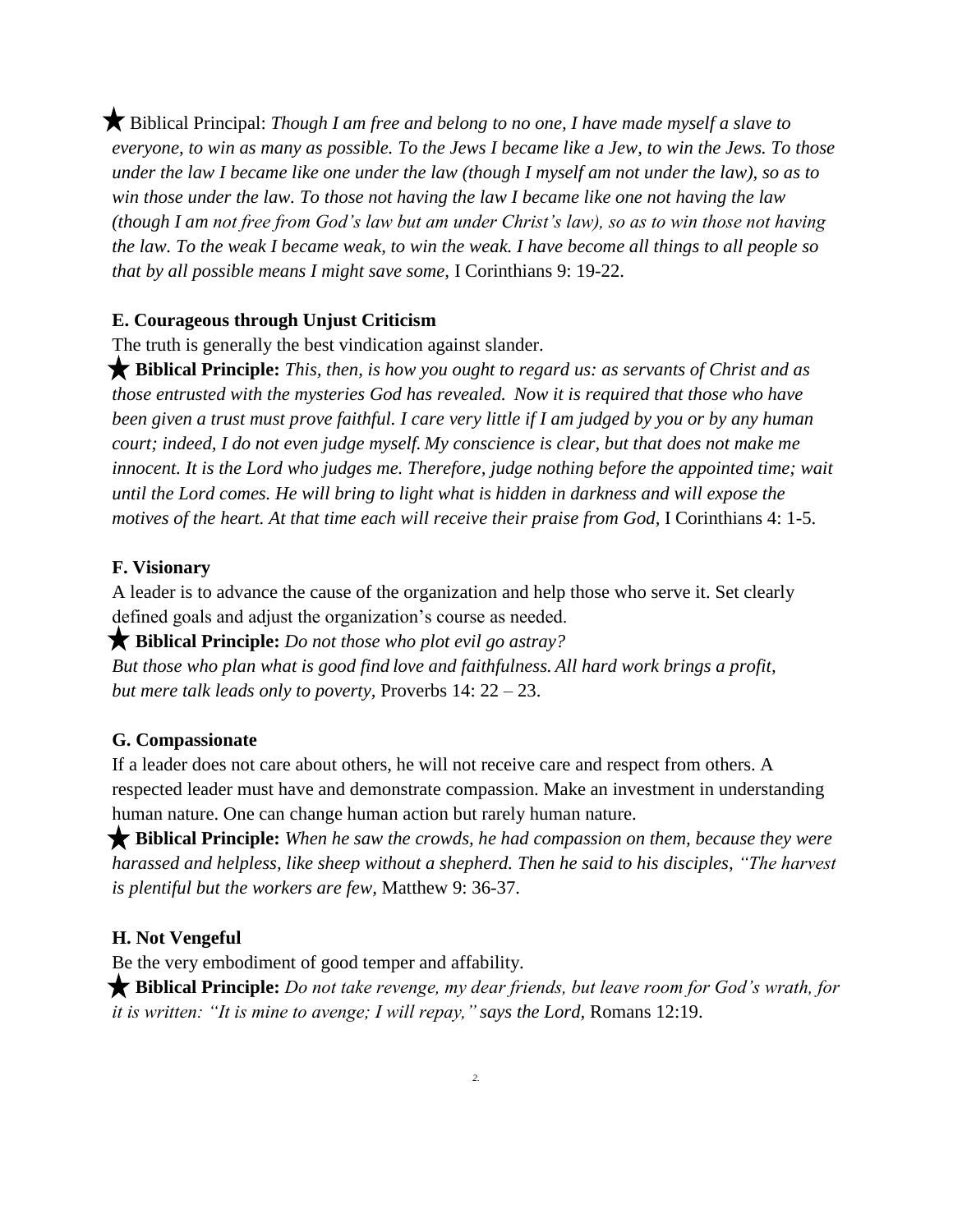## **I. Persuade Rather Than Coerce**

People will ultimately make their own decision. Give them the latitude and resources to do so. Avoid giving orders; preferring to request, or imply, or make suggestions. Only use force as a last resort to conflict resolution.

**Biblical Principle:** *He must hold firmly to the trustworthy message as it has been taught, so that he can encourage others by sound doctrine and refute those who oppose it,* Titus 1:9.

## **J. Delegate**

Allow people to serve without promoting. When subordinates come with good ideas, let them try it and monitor their progress. Give subordinates the opportunities and a fair chance to succeed.

**Biblical Principle:** *Brothers and sisters, choose seven men from among you who are known to be full of the Spirit and wisdom. We will turn this responsibility over to them,* Acts 6:3.

#### **K. Listen**

Explain yourself but listen intently to others.

**Biblical Principle:** *My dear brothers and sisters, take note of this: Everyone should be quick to listen, slow to speak, and slow to become angry, because human anger does not produce the righteousness that God desires,* James 1: 19 – 20.

## **L. Offer Hope and Optimism**

When hope is extinguished, desperation is created.

**Biblical Principle**: *But in your hearts revere Christ as Lord. Always be prepared to give an answer to everyone who asks you to give the reason for the hope that you have. But do this with gentleness and respect,* I Peter 3:15.

## **M. Recognize Others**

*3.*

Compliments and recognition for the service of others builds strong relationships. Give subordinates the credit for their successes in helping the organization's cause. Someone said, "When you get to the top, reach down and pull someone else up."

 **Biblical Principle:** *We always thank God, the Father of our Lord Jesus Christ, when we pray for you, because we have heard of your faith in Christ Jesus and of the love you have for all God's people— the faith and love that spring from the hope stored up for you in heaven and about which you have already heard in the true message of the gospel,* Colossians 1: 3 – 5.

> Leadership is based on inspiration, **not** domination; on cooperation, **not** intimidation.

William Arthur Wood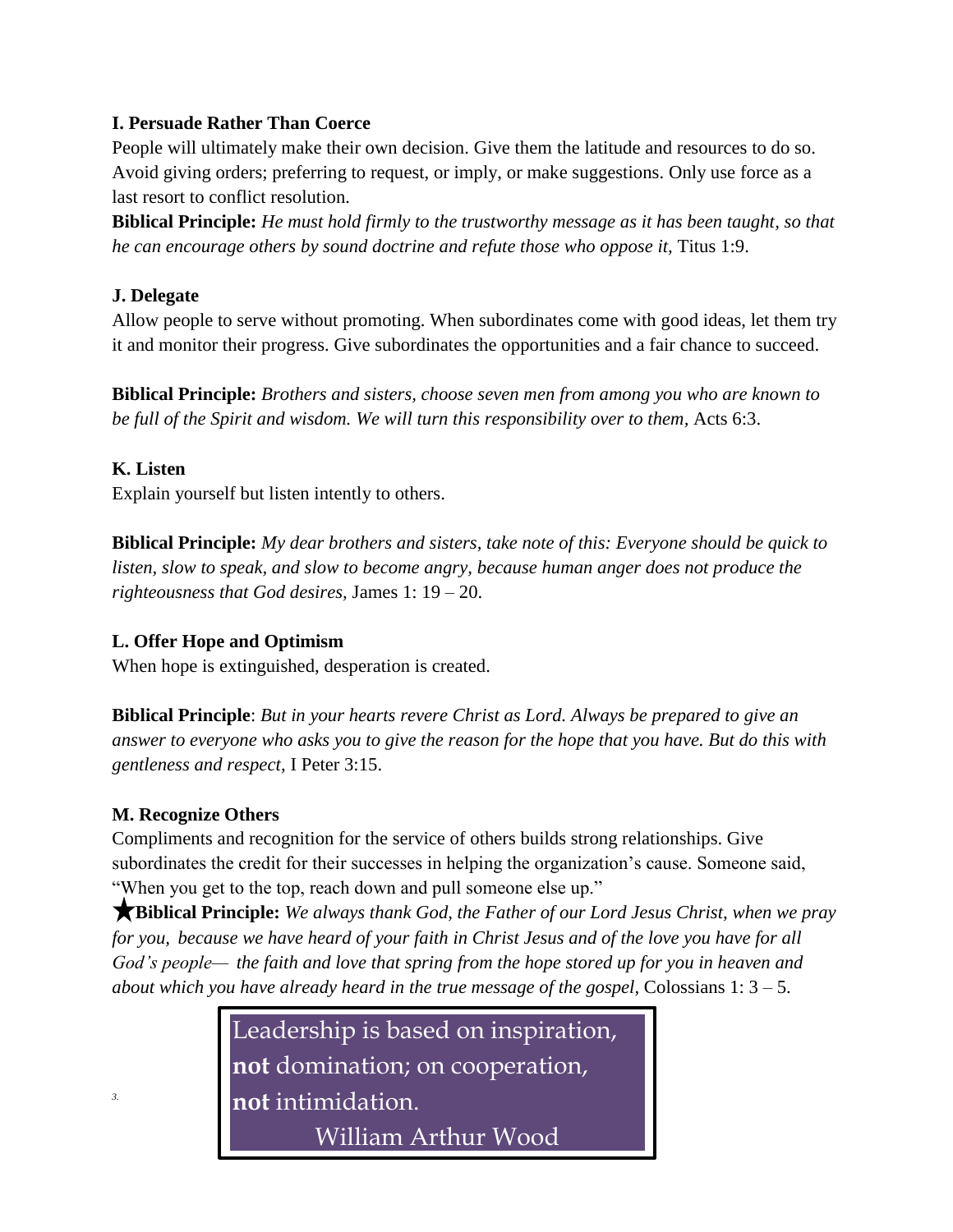# **A Leadership Crisis Lesson 2**

The need for leadership of every type and at every level is in very short supply in this nation. The church is no exception, as a conversation with almost any gospel preacher will reveal. Reading almost any religious publication will show the same result, there is a "leadership crisis" in most churches. Numerous pages discuss the subject, the pros and cons of methods for solving the problem, choices to be made, and reasons many churches have never had elders. Others see the number of elders shirking and most importantly, the pool of qualified men is drying up in so many places.

The question for our consideration is -



There may be many reasons for the shortage of current and future elders. One conclusion is that too many men just do not want the responsibility because of the negativity toward leadership. Is this the real reason, I am not sure, however a change is definitely needed. What can we do to effect a change in the thinking about leadership?

Leadership involves two basic principles: (1) what you say and (2) what you do, with actions being the more powerful of the two. Leaders lead through influence, not giving orders or sending out dictates. God chose the "shepherd model" because it exemplifies the attributes of Christ. As the chief shepherd, He gives us the perfect example of how to lead His flock. A shepherd provides nourishment, care, and protection. A shepherd is being among the flock so the sheep "know" him, not just his face but "who" he is and how he is going to lead.

Br. Paul Earnhart, Louisville, KY, wrote an article entitled "Where Do Elders Come From" (Christianity Magazine, March 1988) and the situation in many churches has only gotten worse.

## **Where Do Elders Come From?**

The scarcity of functioning elders (bishops, pastors) in local churches has led some Christians to conclude that they are a rare breed with rare qualities. Otherwise, they reason, why would they be so difficult to come by. Contrary to this rather discouraging view, elders do not have to be imported from outer space. They are generated from ordinary human beings from "every tribe and tongue and people and nation, "and perhaps it will help identify the reason for their scarcity if we trace, step-by-step, where elders originate. l

First of all, and elementally, elders come from strong Christians, men and women who by the power of God have been radically reborn (John 3:3-6). Now, here are some remarkable people. They have given up everything for the Lord's sake, claiming not even their breath as their own (I Corinthians 6: 19-20; Romans 2: 1-2). Theirs is a life of utter trust in the Son of God (Galatians 2:20). Why should we be surprised that something special should arise in the characters of folk like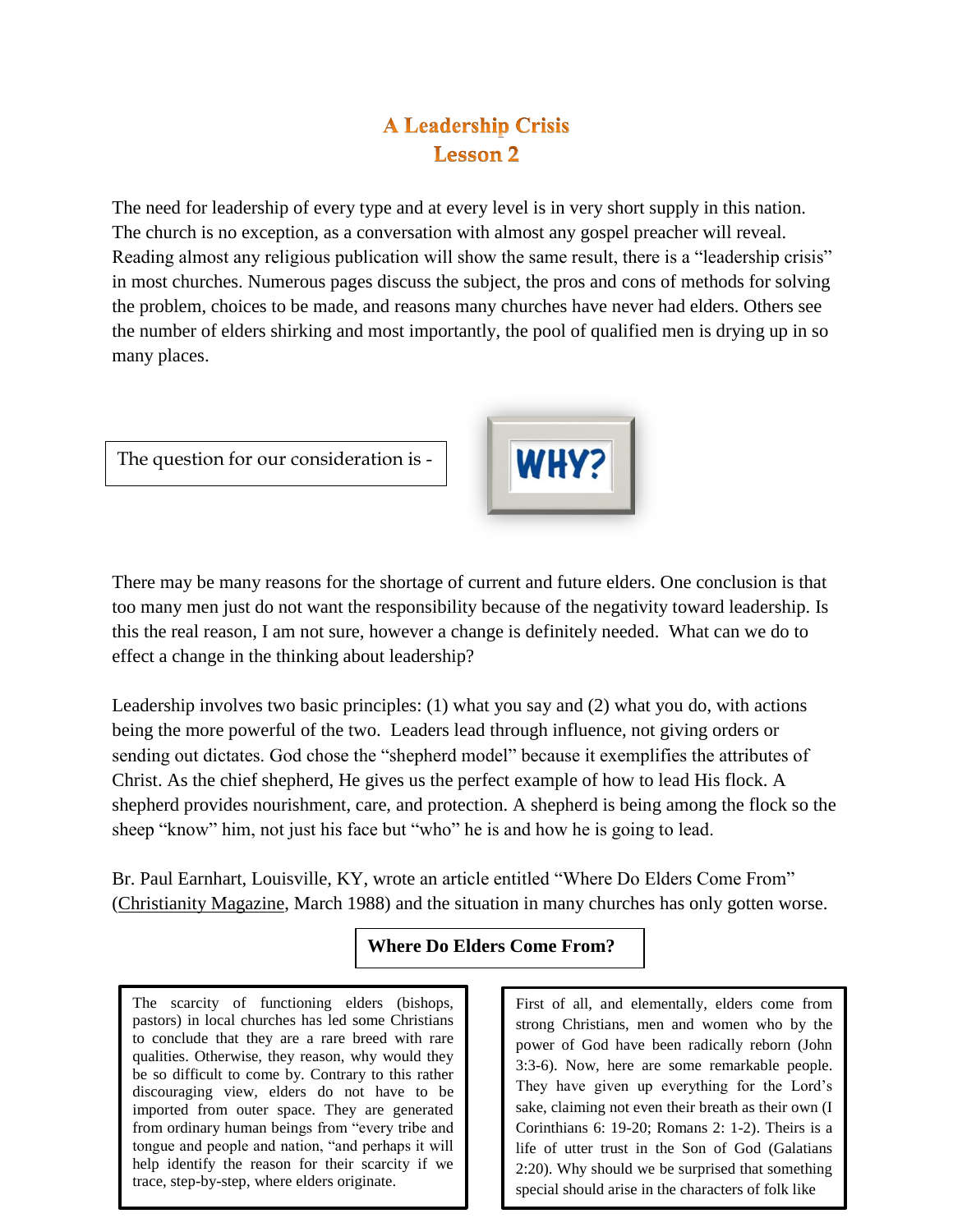this? They will love God supremely and care about others in a self-sacrificial way.

 Secondly, elders (Greek presbuterqi, older men), by definition, originate from Christians who are men. There is nothing special, remarkable, or difficult here. From the outset, men as well as women have been touched by the appeal of the gospel (Acts 4:4; 5:14; 6:7; 8:12; 17:12, 34) and we can logically anticipate that wherever the gospel is preached, this will continue to be so.

 Thirdly, elders are to be taken from among Christian men who are mature in years (older) and in the faith ("Not a novice," I Timothy 3:6). The bulk of the bishop's required qualities are no more than would be expected in any mature disciple: "…sober-minded, orderly, given to hospitality.. no brawler, no striker; but gentle, not contentious, no lover of money…good testimony from them that are without.." (I Timothy 3:7) "...not self-willed, not soon angry … a lover of good… just, holy, self-controlled, holding to the faithful word…" (Titus 1: 6-9). Every Christian, without exception, is expected to grow and mature into "a full-grown man, unto the measure of the stature of the fullness of Christ…" (Ephesians 4:13). There is nothing unusual about the Lord's servants becoming increasingly like hi. It is their failure to grow up that is considered aberrant (I Corinthians 3: 1-3; Hebrews 5: 12- 14).

 Fourthly, elders are drawn from mature Christian men who are married. The Holy Spirit has indicated that the elder is to be "the husband of one wife" (I Timothy 3:2; Titus 1:6). Here again, there is no special obstacle. As a matter of course, most men marry.

 Fifthly, elders are to be taken from mature Christian men who are married and have children. His children are to be believers and those still in his household are to be respectfully obedient (Titus 1:6); I Timothy 3:4). There is nothing remarkable about a married man having children. Most married men are fathers, and from such a characteristic population new disciples were drawn in the past and will be drawn today.

Nor should it be thought unusual for a Christian father's children to be faithful disciples and obedient to him. Godly parents will, more often than not, lead their children to serve the Lode (Proverbs 22:6). In New Testament times, it was not uncommon for while households to be converted (Acts 10:24; 11:14; 16:31, 33).

 From among mature Christian family men with many different abilities there are bound to be some who are effective teachers (I Timothy 3:2), able to nurture and train their brethren in the righteous ways of the Savior and protect them from the deceptions of false teachers (Titus 1:9; Acts 20:28; I Peter 5: 2-5)

 Now, from all these qualifications of elders there is nothing so significant as they fact that they are devoted Christians. That they are men married me, family men is not anything special. That they possess native skills as teachers gives them no distinction, either. Many men who have no faith in /Christ at all could say the same. In the case of elders, it is the unqualified devotion that these men have to Christ that gives meaning to their family relationships and to their Godgiven skills.

 I cannot tell you how often I have heard complaints about the absence of elders in local churches and the difficulty of finding qualified men to serve. It is not helpful merely to describe the problem and complain about it. We need to find the exact source of this critical shortage and formulate some godly solutions.

 One thing we must face is that the Holy Spirit makes elders out of devoted Christians and churches that are filled with half-hearted and indifferent disciples don't have any material to work with. The answer to the shortage of every kind of worker in the kingdom of God is to get each child of God among us to be totally committed. If we can do that, the problem will take care of itself in time. If not, we will keep on complaining about the shortage of elders today and assure an even greater shortage tomorrow. Until we are willing to deal with our own shortfall in devotion, it is a little unrealistic to complain about the other fellow's.

The synopsis of this article seems to be, start early, prepare often, and learn to be a servant. With these things in mind, we have a foundation for overcoming the shortage of leaders now and in the future. Some years ago a young man made this statement to a Christian girl on their second date; *"I want to be an elder someday, are you down with that?"* Young men and women need to *5.*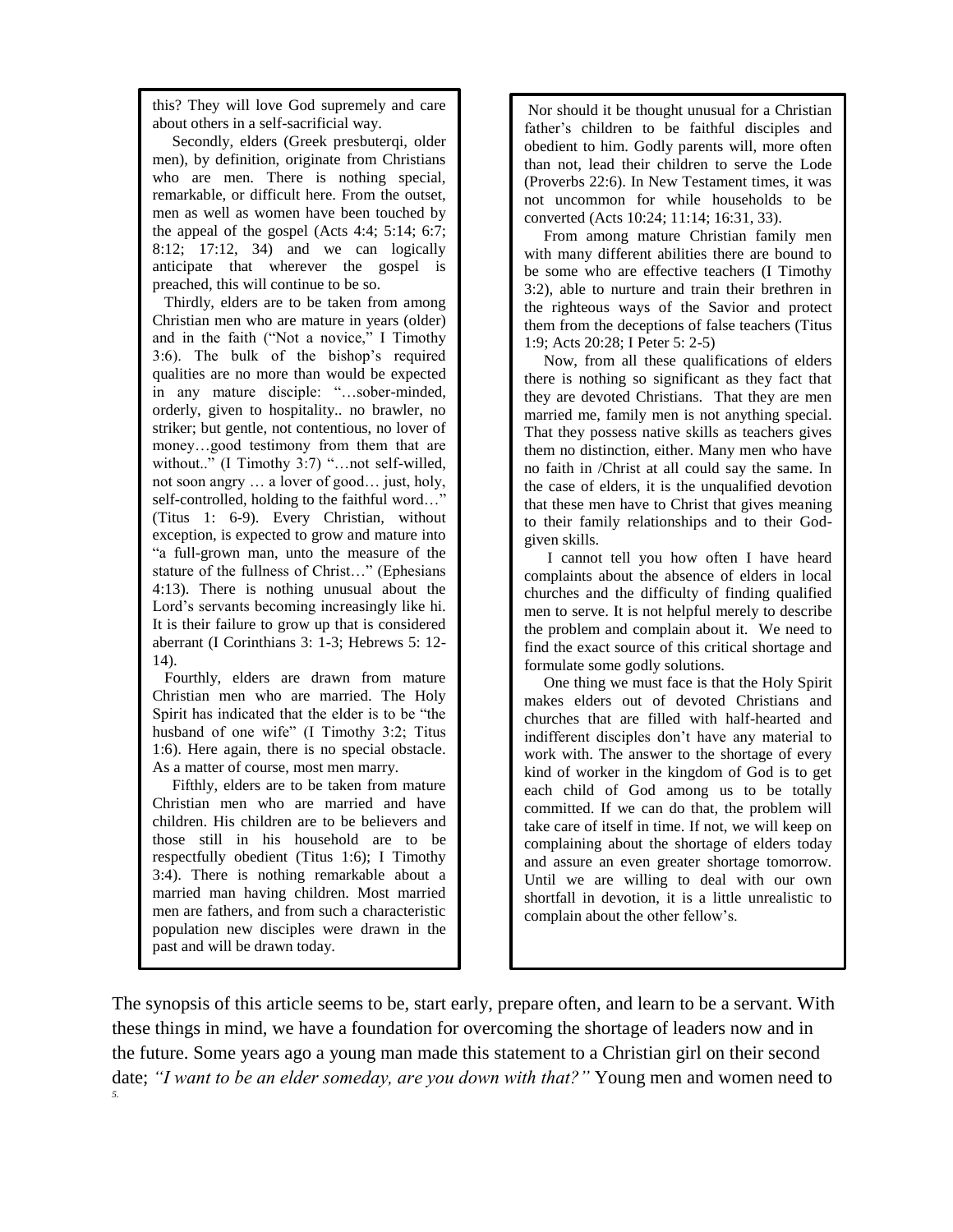have the desire to serve. Servitude is a taught thing, in the home and classroom, however the best lessons are those taught and demonstrated by current leaders.

Let's begin with Ecclesiastes 12:1 (NKJV), *Remember now your Creator in the days of your youth, before the difficult days come, and the years draw near when you say, "I have no pleasure in them."* Note 5 points made in this passage:

- 1. Use every opportunity to keep the slate clean
- 2. Sowing wild oats produces a harvest that hinders our service to God
- 3. Use the vigor and enthusiasm of youth to serve
- 4. Follow Paul's illustration of Timothy (II Timothy 3:15)
- 5. As a youth set your goal of serving God in every way possible

Study the work and qualifications of an elder; examine the biblical qualities that make a successful leader for the Lord.

Every congregation is different, their needs change as they grow, elders become disqualified, sometimes elders move away and the need for new elders will arise. *So I sought for a man among them who would make a wall, and stand in the gap before Me on behalf of the land, that I should not destroy it; but I found no one*. Ezekiel 22:30 NKJV God is still looking for a man to take a stand for the lord, perhaps you are the man!

In Bro. Earnhart's article, he uses the term *functioning elders*, not just figureheads to hire a preacher. The work of an elder demonstrates the need for qualification, which should be viewed realistically, practically relating to the man's moral character, reputation, habits, abilities, and family. It is important to teach the scriptural principles that relate to the development of mature Christians, willing to serve the Lord. Teaching the proper attitudes toward qualifications and responsibilities of an elder is vital in preparing a young man to desire the office. Training classes should equip men with methods of dealing with teachers of false doctrine: whether this is reactive or proactive (Titus 1: 9 -11). As parents, we must be aware preparation begins in the home, supplemented by the church, not the reverse (Deuteronomy 6:7). Prepare men for criticism, while preparing the church to be careful about their accusations (I Timothy 5:19-20). The priority of the kingdom of God is relevant to a man's willingness to serve as an elder, not just the level of attendance at worship services (Matthew 6: 33).

#### **Titus 1:9 (NIV)**

He must hold firmly to the trustworthy message as it has been taught, so that he can encourage others by sound doctrine and refute those who oppose it.

#### **Deuteronomy 6:7 (NIV)**

Impress them on your children. Talk about them when you sit at home and when you walk along the road, when you lie down and when you get up.

#### **1 Timothy 5:19-20 (NIV)**

Do not entertain an accusation against an elder unless it is brought by two or three witnesses. But those elders who are sinning you are to reprove before everyone, so that the others may take warning.

#### **Matthew 6:33 (NIV)**

But seek first his kingdom and his righteousness, and all these things will be given to you as well.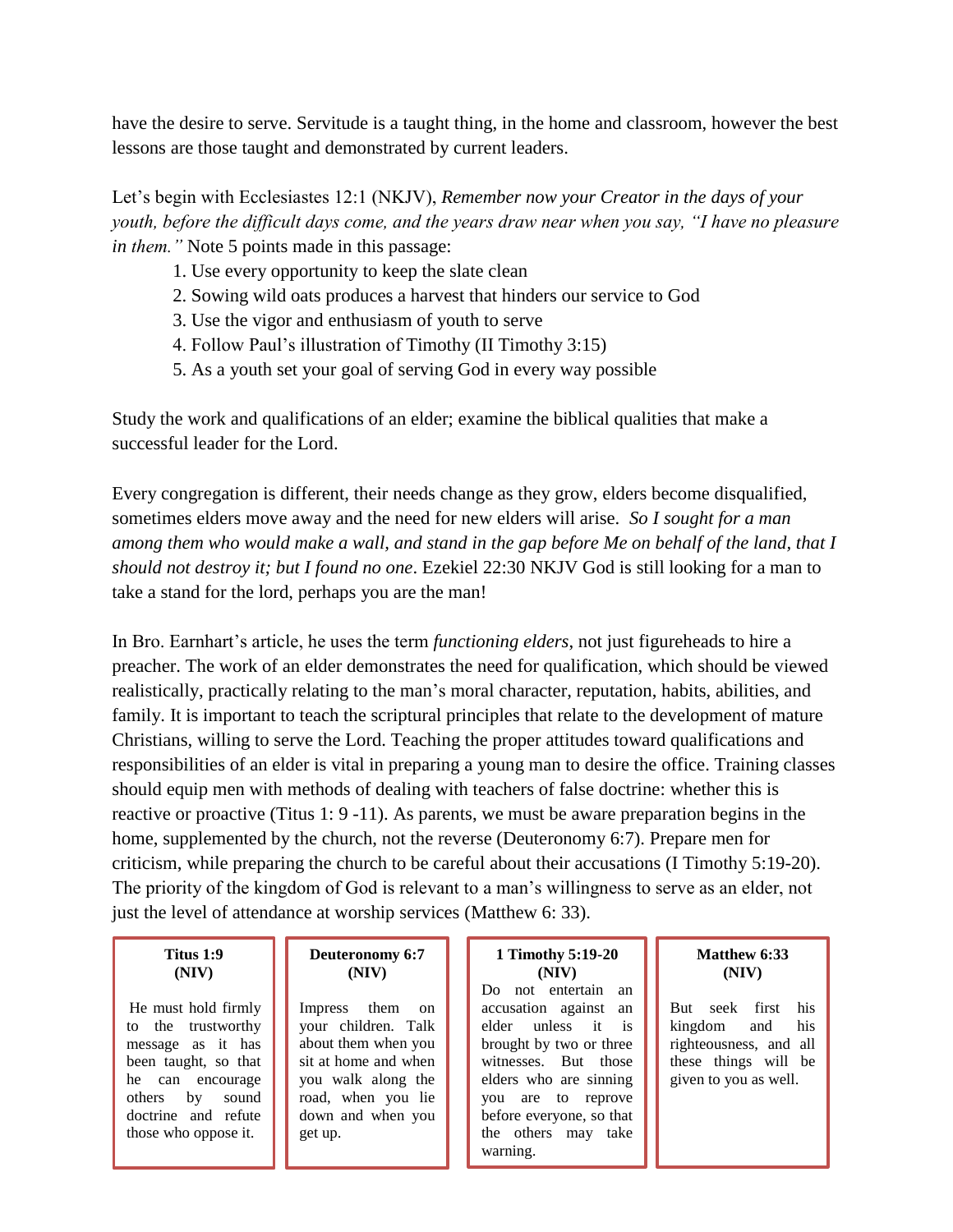



- 1. Why is there a shortage of good leaders in the church?
- 2. What are 2 basic principles of leadership and why are they important?
- 3. Explain why God chose the "shepherd" as a model for teaching about leaders?
- 4. Describe the term "functioning elder." What other terms could be assigned to leaders?
- 5. From what group of people do we begin our search for elders?
- 6. Explain the relationship of Ecclesiastes 12:1 to the study of leaders.
- 7. What lesson does Luke 15:13 teach about leadership?
- 8. Apply Deuteronomy 6:7 to preparing to lead fellow Christians.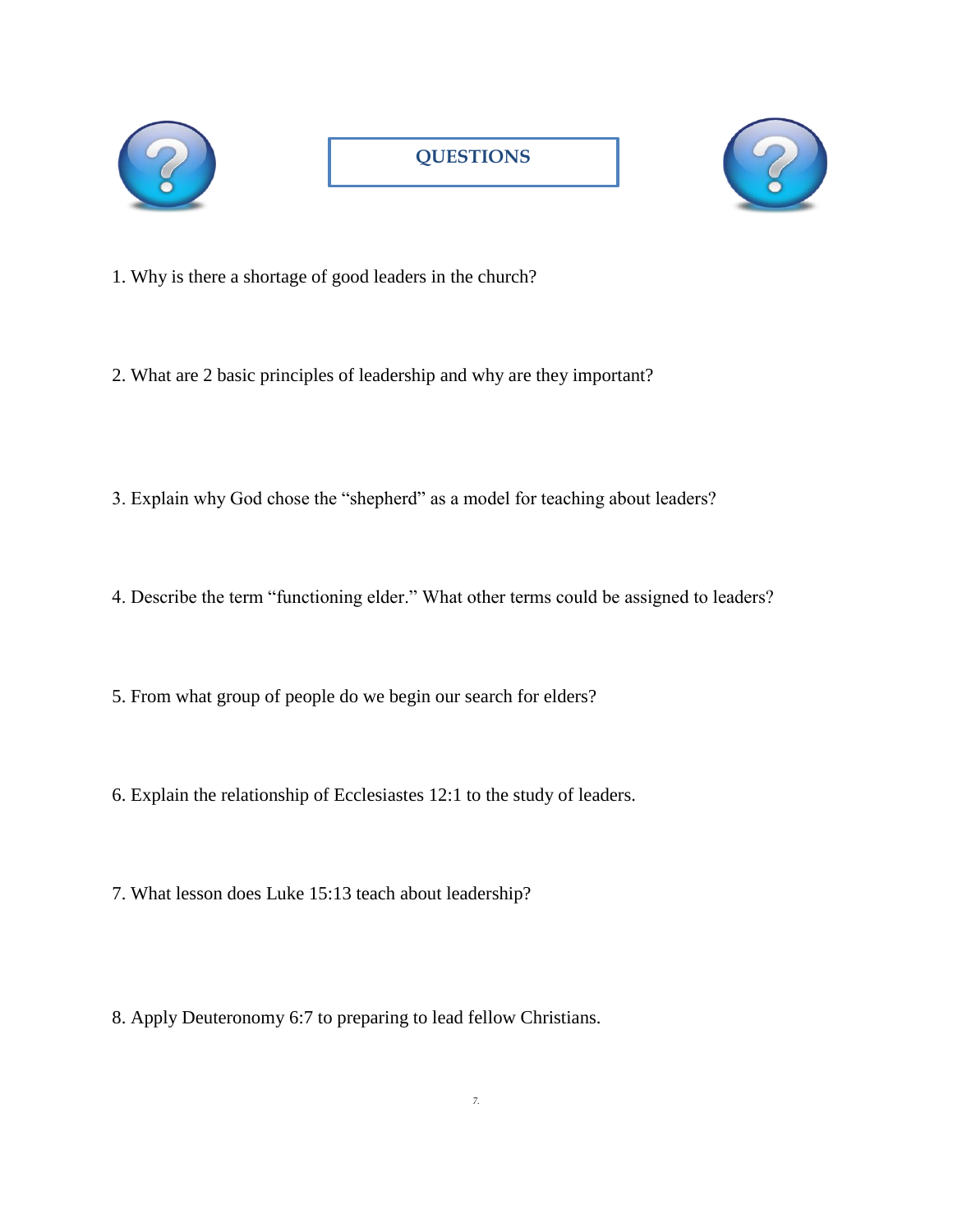# The Measure of a Strong Christian **Lesson 3**

The greatest measure of any man must be God-based standards, because God examines the heart, not the exterior, veneer or faced of a person, I Samuel 16: 6-7. People have the tendency to think if a person always attends services, participates in leading singing, and teaches classes he is a strong Christian. This kind of superficial judgment overlooks important factors when evaluating the development of spiritual maturity. We must always look beyond the public functions of the church and include the act of serving the congregation as well as individual Christians.

Ephesians 4:13 instructs, *till we come to the unity of the faith and the knowledge of the son of God, to a perfect man, to the measure of stature of the fullness of Christ…*

Our ultimate goal is to attain the stature of Christ, which is beyond the reach of any moral man, but the ideal pattern of growth, *grow up in all aspects unto Him who is the head even Christ,*  Ephesians 4:15.

Let us use God's standards as set forth in His word by beginning with a study of Galatians 5: 22 – 23, *But the fruit of the Spirit is love, joy, peace, longsuffering, kindness, goodness, faithfulness, gentleness, self-control. Against such there is no law.* **Love** – to God and fellowman

**Joy** – in the word of God as evidenced by our pardon

**Peace** – the results of reconciliation

**Long-suffering** – patience through trials

**Gentleness** – (kindness) serving with a calm spirit

**Goodness** – generally disposed toward good

**Faith** (fidelity) a faithful man to his word and promises

These qualities are foundation stones of our personal godliness, attributes that are the evidence of the reformation of the inward man, Romans 7:22. More than the intellect or conscience but the very personification of the principles that govern the actions and decisions of a strong Christian. These attributes are not just present but active in the continual renewing, *and that you put on the new man which was created according to God, in true righteousness and holiness*, Ephesians  $4:24$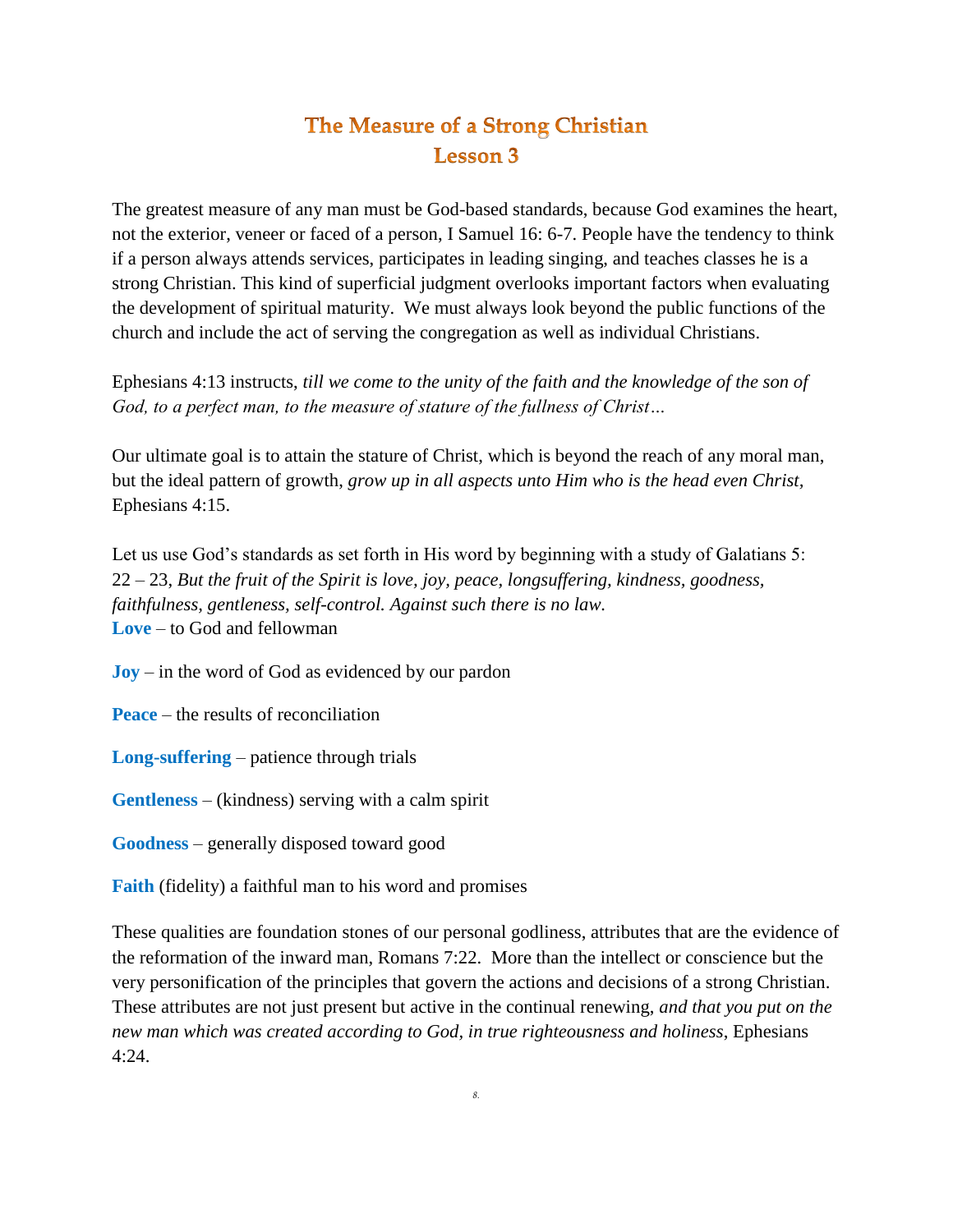*That he would grant you, according to the riches of His glory, to be strengthened to give daily strength to overcome trials, temptations, with might through His Spirit in the inner man,* Ephesians 3:16. Just as the body needs to be built-up, so does the inward man needs to be stimulated and invigorated to live a faithful life.

*Therefore, we do not lose heart. Even though our outward man is perishing, yet the inward man is being renewed day by day,* II Corinthians 4:16.

The physical body continues to deteriorate and decay and no level of effort will stop the aging process. However, the good news is that the inward man, the soul, grows stronger with a deeper understanding of the character of God. We understand more fully the levels of strength drawn from Him. The abundance of God's strength is always available to satisfy our never-ending need to sustain us as we face the struggles daily life, serving God, and supporting our fellow man.

In Titus 2: 1- 8 Paul has this though, *speak the things which are fitting for sound doctrine*. Our words should not be frivolous but sensible and dignified. Our behavior displays our attitudes, relationships, and demeanor. Whether man or woman, young or older, bond or free, these qualities outlined in Titus 2 speak God's measure of an elder. These include being discrete, reverent, full of integrity, and incorrupt.

*Not pilfering, but showing all good fidelity, that they may adorn the doctrine of God our Savior in all things,* Titus 2:10.

**Fidelity** – clear signs of steadfastness or trustworthiness, an example of letting your light shine, Matthew 5 and appearing as lights in the world, Philippians 2:15.

**Adorn** – the doctrine of God. Jesus condemned the Jews for adoring the monuments of the righteous (Matthew 23:29) because it was for show. Their adoring was not the doctrine of God as Paul instructed. Coupled with fidelity, adoring will demonstrate our efforts to measure up to the statute of Christ through being honest, kind, obedient, and industrious.

*For the grace of God that brings salvation has appeared to all men, teaching us that denying ungodliness and worldly lusts, we should lie soberly, righteously, and godly in the present age, looking for the blessed hope and glorious appearing of our great God and Savior Jesus Christ, who gave Himself for u, that He might redeem us from every lawless deed and purify for Himself* 

*His own special people, zealous for good works,* Titus 1: 11- 14. These verses give us insight into Paul's understanding of how to measure up. First, deny ungodliness and its accompanying lust a place to live and grow. You must destroy the habitat that promotes growth of sin! No safe haven can be provided where lust can conceive and grow, James 1. Secondly, anytime something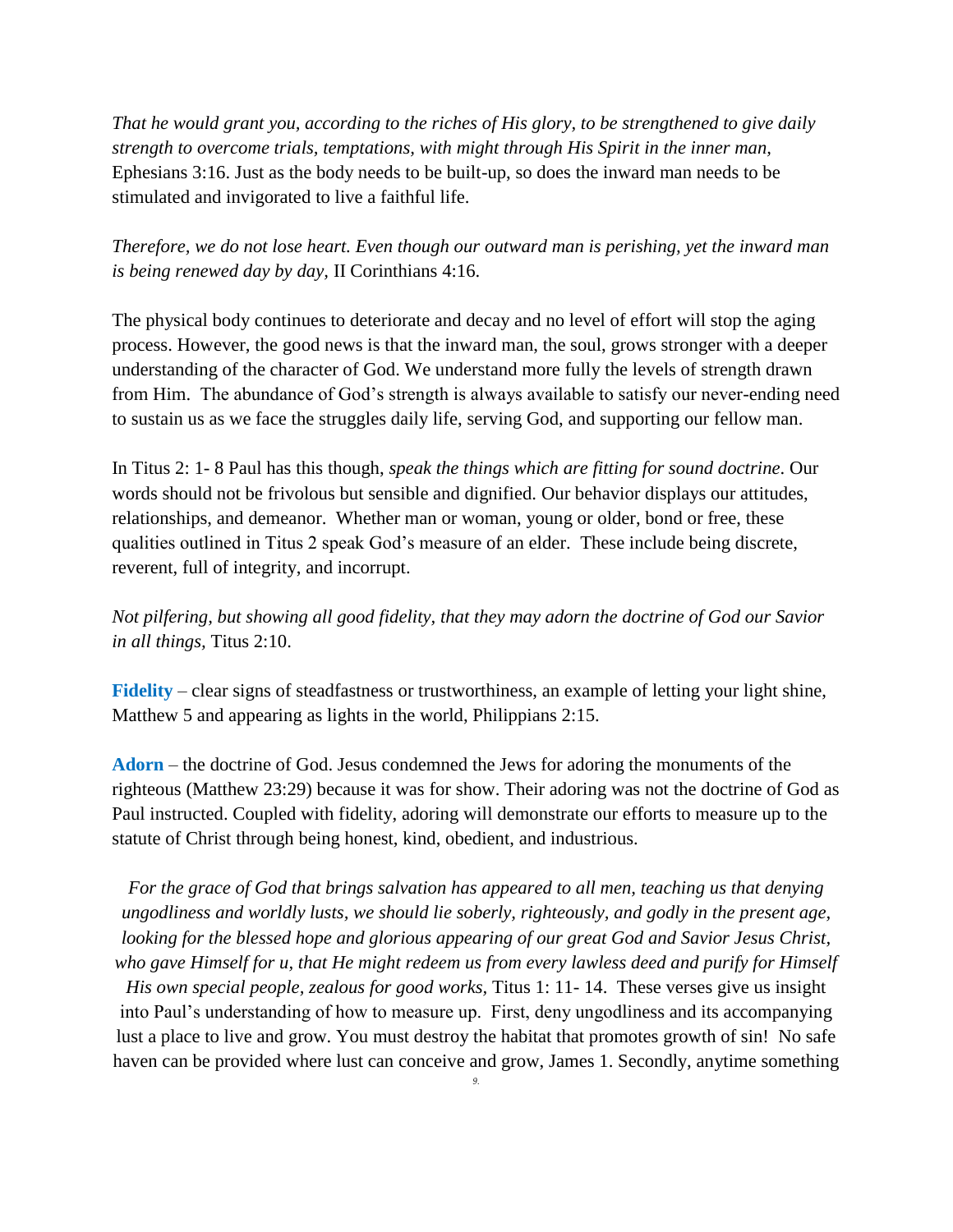is removed other more suitable things must replace the. Live soberly, seriously, maintaining sound control and judgment with determination to live a life right with God, regardless of the world situation in which we must live.

It is from this platform the Christian can work, grow, and serve the Lord, striving to measure up to the fullness of Christ.



- 1. Read I Samuel 16: 6-7 and compare what God saw to what Samuel saw.
- 2. List characteristics you would use to judge the strength of a Christian.
- 3. Study Galatians 5: 22 23. What does God desire us to be?
- 4. Define fidelity in your own words.
- 5. Explain personal godliness, giving examples.
- 6. How can one know the condition of the inward man?
- 7. How is the inward man renewed?
- 8. What happens if the renewal is not continued?
- 9. How do you measure yourself? Others?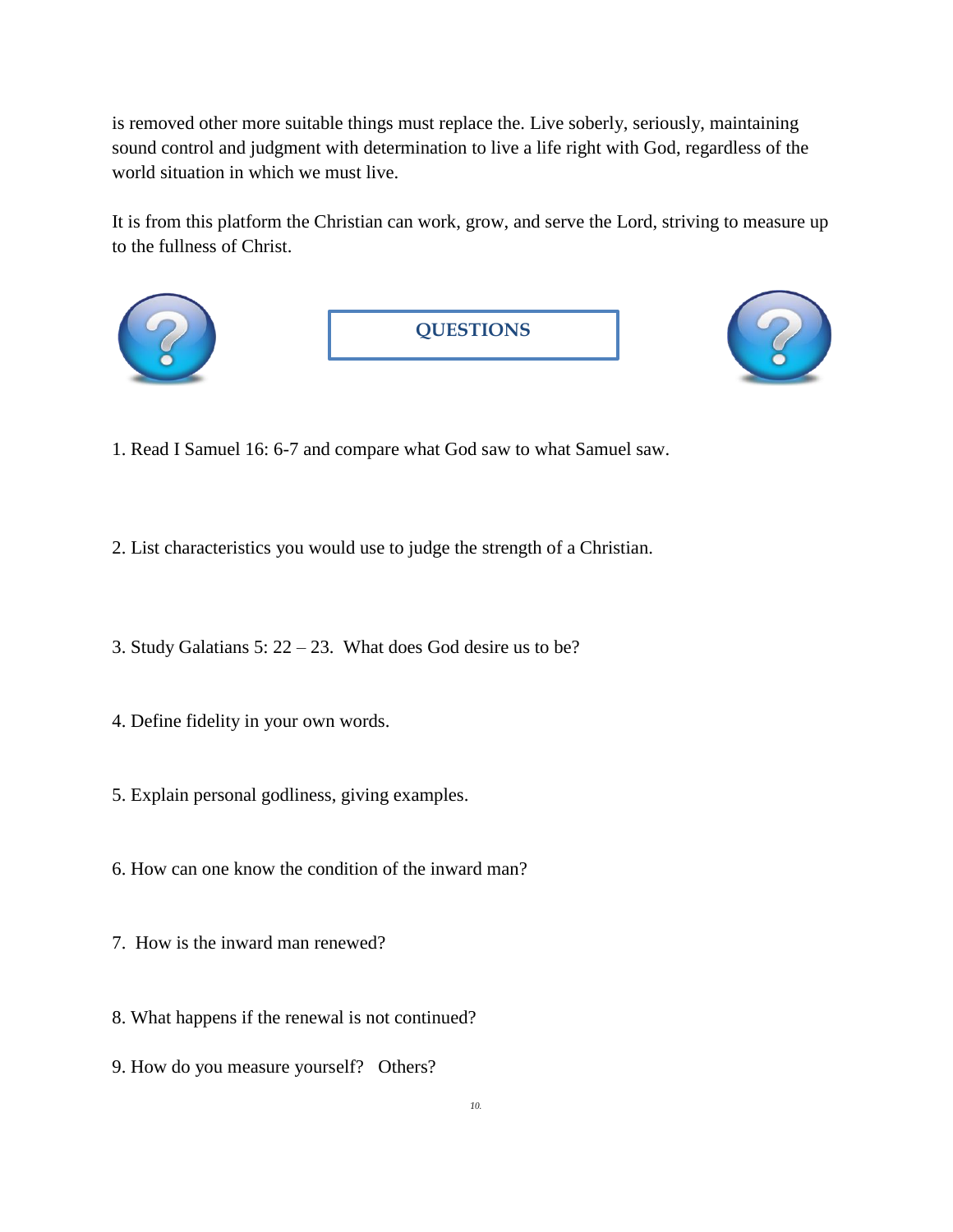# **The Proper Attitude Lesson 4**

**Attitude**: the way you think and feel about someone or something a feeling or way of thinking that affects a person's behavior.

You cannot find the word attitude in the scriptures so we will examine the principles associated with attitude. In Matthew 5: 3 -12, Jesus gave us many principles that should comprise our attitude. Paul refers to the proper attitude of Christians in Philippians 4:8. As we look at cases of conversion in the book of Acts, it is easy to see what a strong role attitude played in each of them: Acts 2: 41, 24:25 & 26, and  $28 - 29$ . Those with the proper attitude obeyed while those without did not.

**Attitude governs actions** – This shows us the great value of cultivating an attitude that is in harmony with God's will. Our acceptance or rejection of any truth depends on our attitude toward it and our understanding of that truth, II Thessalonians  $2: 10 - 12$ .

We can NEVER experience the, "joy inexpressible and full of glory," I Peter 1:8, without the proper attitude that matches God's will. Titus 2:  $11 - 12$  teaches us to deny worldly desires and to live soberly, righteously, and godly in this present world. Indifference, murmuring and lack of joy exhibited is the result of an improper attitude.

It is very difficult to be, "faithful unto death," Revelation 2:10, without developing a proper attitude toward living and dying. Look at Paul's example in Acts 20:24, Philippians 1;  $21 - 23$ , II Timothy 1:12 & 4:  $7 - 8$ .

> A proper attitude… √ Never allows ANYTHING to hinder our desire to know and practice the truth. Romans 1:21 √ Places obedience to God's revealed word as a priority. Matthew 10:  $37 - 38$ ,  $15: 8 - 9$  $\sqrt{\text{Obeys God}}$ , rather than man. Acts 5: 29, Galatians 1:10 √ Understands the scriptures as God's answer for everything pertaining to life and godliness. II Peter 1:3, II Timothy 3: 16 – 17, Luke 10:26